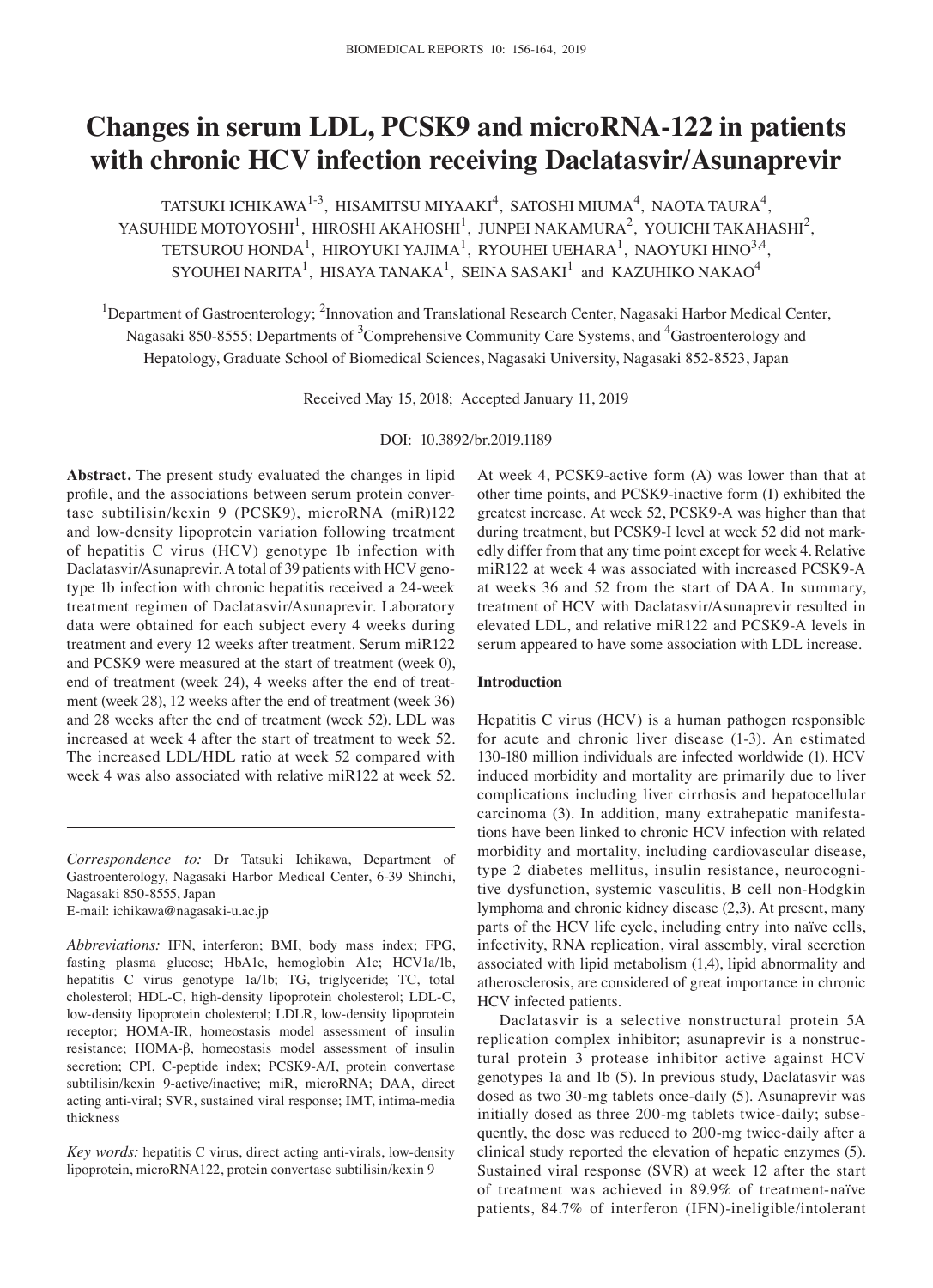patients, and 81.9% of non‑responder patients. Furthermore, 89.0% of IFN‑ineligible/intolerant patients and 83.1% of non‑responder patients achieved SVR24, which indicated that Daclatasvir/Asunaprevir provided a highly effective and well-tolerated treatment option for patients with HCV genotype 1b (5,6).

In an IFN treatment regime, cases of HCV genotype 2 infection may benefit more from viral clearance via metabolic changes than genotype 1 infections, particularly in those without baseline insulin resistance (7). In an IFN-free treatment regime, HCV genotype 3 suppression during sofosbuvir/ribavirin was indicated to restore distal sterol metabolites, which indicated viral interference with *de novo* lipogenesis or selective retention by hepatocytes (8). Additionally, clearance of HCV genotype 1 using sofosbuvir/ribavirin previously resulted in a rapid change in peripheral and intrahepatic metabolic pathways, which implicated a direct effect of HCV replication on lipid homeostasis (9). In another study, increase in serum low‑density lipoprotein (LDL) concentration at 4 weeks during direct‑acting antiviral (DAA) treatment was specifically associated with ledipasvir/sofosbuvir treatment and a decrease of HCV core protein (10).

MicroRNA (miR)122 is considered a key component involved in HCV replication (11) and in cholesterol metabolism (11,12) in hepatocytes. Serum miR122 may also be stored in hepatocytes (13). Protein convertase subtilisin/kexin 9 (PCSK9) is an LDL regulator, which operates through LDL receptor (LDLR) degradation (14), and has been associated with HCV entry into hepatocytes (15-17). In the present study, variation in the lipid profile following treatment of HCV genotype 1b by Daclatasvir/Asunaprevir was evaluated, along with the association between serum PCSK9, miR122 and the variation in LDL.

#### **Patients and methods**

*Patients.* A total of 39 successive patients (Table I) with HCV genotype 1b infection with chronic hepatitis and compensatory cirrhosis who were admitted for treatment with the DAA regimen, Daclatasvir/Asunaprevir (Bristol-Myers Squibb, Princeton, NJ, USA), at Nagasaki Harbor Medical Center, Nagasaki, Japan were enrolled from June 2014 to November 2016. The exclusion criteria were non compensatory cirrhosis and hemodialysis. Combination therapy with Daclatasvir/Asunaprevir was orally administered for a period of 24 weeks (5). During the treatment period, serum HCV‑RNA was examined every 2‑4 weeks; following the end of the treatment period, these measurements were collected every 12 weeks. SVR was determined at 24 weeks after the end of treatment. At week 24 after the end of treatment, SVR was achieved in 38 patients. Serum levels of HCV‑RNA after 4 weeks of treatment were detected. In the study, 2 patients suffered from diabetes mellitus and were taking oral medication and 2 patients suffered from hypercholesterolemia and were taking statin medication. Patients were observed in the period from the start of treatment to 52 weeks later. Informed consent was obtained from each patient included in the study, and the study protocol conformed to the ethical guidelines of the 1975 Declaration of Helsinki, as evidenced by the approval of the study by the Human Research Ethics Committee of Nagasaki Harbor Medical Center (approval no. NIRB 1609002).

*Laboratory measurements.* A total of 10 ml whole blood vena (left or right arm) sample per a patient was collected to analyze sera. To obtain the sera, samples were centrifuged at 102 x g for 5 min at room temperature. Laboratory data and anthropometric measurements were obtained for each subject every 4 weeks during treatment and every 12 weeks thereafter. The body mass index (BMI) of each patient was calculated from their weight in kg divided by the square of their height in meters. Laboratory examinations included assessment of white blood cell count, platelet count, prothrombin time, levels of hemoglobin, C-reactive protein, blood urea nitrogen, creatinine, total protein, albumin, total bilirubin, alanine aminotransferase, γ‑glutamyl transpeptidase, cholinesterase, triglyceride (TG), total cholesterol (TC), high-density lipoprotein cholesterol (HDL‑C), LDL cholesterol (LDL‑C), fasting plasma glucose (FPG), hemoglobin A1c (HbA1c), insulin and C‑peptide. The homeostasis model assessment of insulin resistance [HOMA-IR; FPG (mg/dl) x insulin at time 0 ( $\mu$ U/ml) /405] and homeostasis model assessment of insulin secretion [HOMA‑β; insulin at time 0  $(\mu$ U/ml) x 360/FPG (mg/dl) -63] were calculated for insulin resistance and insulin secretion, respectively (18). The C‑peptide index [CPI; C‑peptide (ng/ml) / FPG x100] was determined a marker of  $\beta$  cell function (19). TC was calculated using the Friedewald formula [TC=LDL-C+HDL-C+TG/5] (20). BMI, insulin and c-peptide were examined at the start of treatment and 52 weeks after treatment. PCSK9 was measured by ELISA assay (BML, Inc., Tokyo, Japan) (21). The concentration of serum PCSK9 was measured to differentiate the active heterodimer form (PCSK9-A) from the inactive free-fragment form (PCSK9‑I). Both forms of PCSK9 were measured at the start of treatment, and at weeks 4, 24, 36 and 52 after treatment in 30 patients with conserved serum.

*miR extraction and quantification.* Total RNAs including preserved miRNAs were extracted from  $200$ - $\mu$ l serum samples using ISOGEN II (Nippon Gene, Tokyo, Japan). Synthetic miR39 was added to serum samples prior to RNA extraction as an internal control (Applied Biosystems, Foster City, CA, USA). The miR122 obtained by reverse transcription-quantitative polymerase chain reaction was quantified using TaqMan MicroRNA assays [has‑miR‑122‑5p (Assay ID 00245) and cel‑miR‑39‑3p (AssayID000200) Applied Biosystemsaccording to the manufacturer's protocol. RT was performed using the High‑Capacity cDNA Reverse Transcription kit (Applied Biosystems) and was conducted at 16˚C for 30 min, 42˚C for 30 min, 85˚C for 5 min and then hold at 4˚C. miR122 expression was calculated by the  $2-\Delta\Delta Cq$  method (22) and normalized to synthetic-miR39 expression in the serum (23). Quantitative PCR kit is TaqMan Micro RNA assays (Applied Biosystems) and DNA polymerase is Taqman Universal Mix II, no UNG (Applied Biosystems). The sequences of primers are follows: Has‑miR‑122‑5p: 5'‑UGGAGUGUGACAAUGGUGUUUG‑3' and cel-miR-39-3p: 5'-UCACCGGGUGUAAAUCAGCU UG‑3'. Th thermocycling conditions were follows: Pre-incubation 95°C for 10 min; denaturation, 95°C, 15 sec; annealing/extension, 60˚C, 60 sec; amplification was conducted for 45 cycles. miR122 was measured at the start of treatment,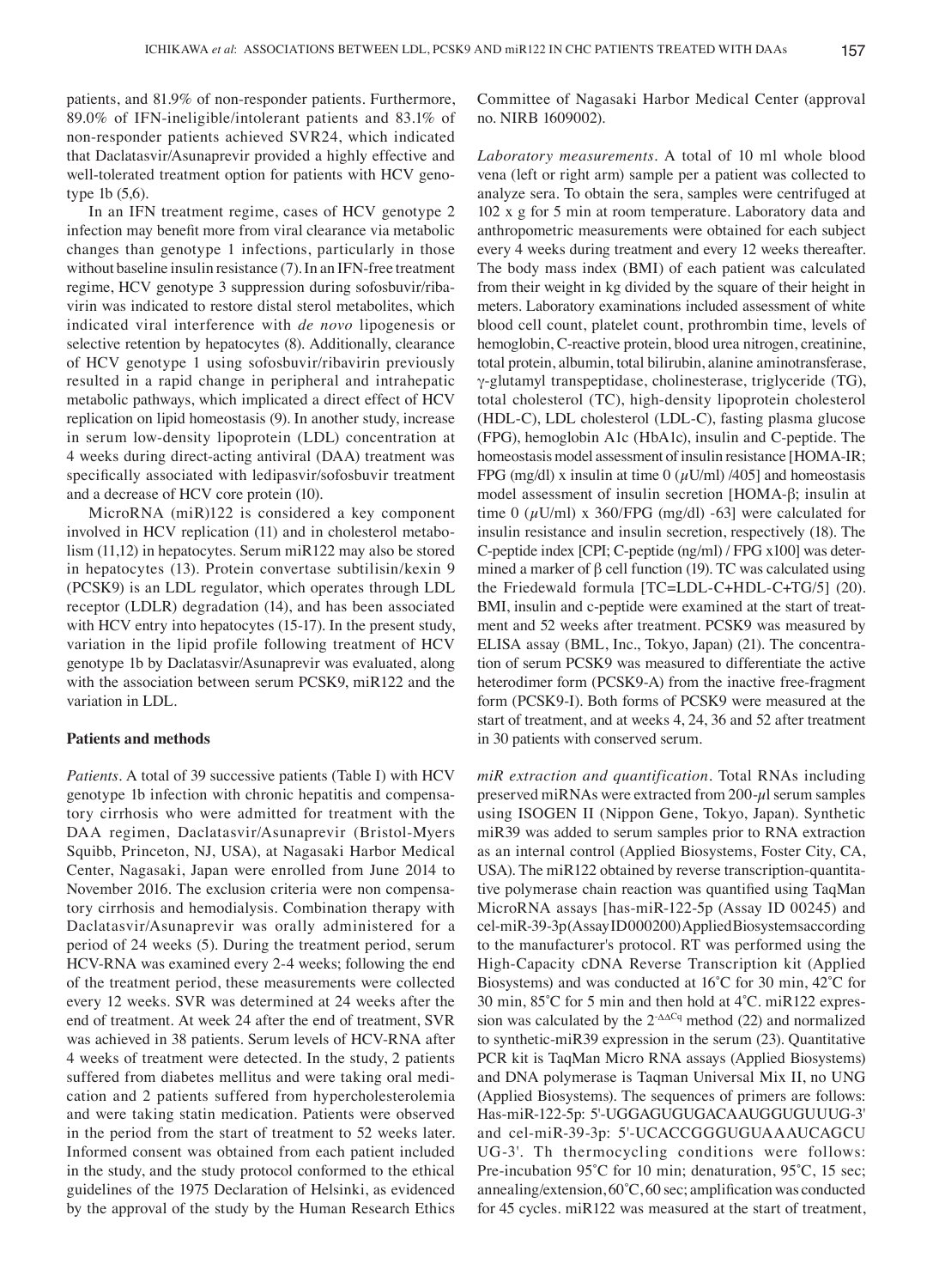| Parameter           | Total $(n=39)$ | No change $(n=22)$ | Upregulation $(n=17)$ | P-value |
|---------------------|----------------|--------------------|-----------------------|---------|
| Age $(SD)$          | 70.92 (11.02)  | 73.09 (10.36)      | 68.12 (11.54)         | 0.1654  |
| Female/male         | 25/14          | 15/7               | 10/7                  | 0.3432  |
| CH/LC               | 25/14          | 13/9               | 12/5                  | 0.5722  |
| HCV-RNA (SD)        | 5.856 (0.92)   | 5.782 (0.95)       | 5.953 (0.90)          | 0.5731  |
| BMI (SD)            | 22.95 (4.907)  | 22.48 (4.350)      | 23.57 (5.624)         | 0.4456  |
| ALT (SD)            | 41.90 (35.96)  | 38.86 (24.94)      | 45.82 (47.18)         | 0.5560  |
| Albumin (SD)        | 4.054(0.317)   | 4.045(0.349)       | 4.065(0.280)          | 0.8537  |
| Platelet (SD)       | 16.74(6.226)   | 16.32(7.101)       | 17.28 (5.035)         | 0.6415  |
| LDL(SD)             | 101.1 (24.92)  | 100.9(28.52)       | 101.2(20.46)          | 0.7056  |
| HDL(SD)             | 56.71 (17.33)  | 55.05 (12.16)      | 58.77 (22.88)         | 0.8376  |
| TG (SD)             | 110.6(48.71)   | 101.6 (38.27)      | 121.6 (58.49)         | 0.2336  |
| $C$ -peptide $(SD)$ | 2.390 (0.787)  | 2.310 (0.686)      | 2.487 (0.908)         | 0.7711  |
| FPG (SD)            | 103.1 (16.94)  | 101.5(13.37)       | 105.3 (20.92)         | 0.4557  |
| Insulin (SD)        | 10.99(5.359)   | 11.36(5.854)       | 10.51 (4.774)         | 0.6289  |
| HbA1c (SD)          | 5.536 (0.510)  | 5.514 (0.385)      | 5.565 (0.650)         | 0.7611  |

Table I. Clinical profile of 39 patients prior to direct acting anti-virals treatment.

The data is presented as mean (SD). The unit of HCV-RNA is log IU/mL. The references ranges of clinical parameters in fasting serum were: ALT, 5-40 U/l; albumin, 3.8-5.2 g/dl; male platelet count, 13.1-36.2x10<sup>4</sup>/µl; female platelet count, 13.0-36.9x10<sup>4</sup>/µl; LDL, 70-139 mg/dl; HDL male, 40‑86 mg/dl; HDL female, 40‑96 mg/dl; TG, 50‑149 mg/dl; C‑peptide 0.61‑2.09 ng/ml; FPG, 70‑109 mg/dl; insulin, 1.84‑12.2 µIU/ml; and HbA1c, 4.6-6.2%. All laboratory data measurements were conducted following overnight fasting. No significant differences were determined between the no change and upregulation groups. Laboratory result variables were compared using t-tests; female/male and CH/LC were analyzed using the  $\chi^2$  test. CH, chronic hepatitis; LC, liver cirrhosis; HCV, hepatitis C virus; BMI, body mass index; FBG, fasting plasma glucose HDL, high-density lipoprotein; LDL, low-density lipoprotein; TG, triglyceride ALT, alanine aminotransferase; HbA1c, hemoglobin A1c; SD, standard deviation.

and at weeks 4, 24, 36 and 52 after treatment. The miR122 assay provided quantitative analysis.

*Statistical analysis.* Data were analyzed using StatView 5.0 software (SAS Institute, Inc., Cary, NC, USA). Data is presented  $mean \pm$  standard deviation. Laboratory result variables were compared using correlation analysis, t-tests, one way analysis of variance (ANOVA) and  $\chi^2$ -square tests. Multiple comparisons were not performed in the ANOVA. Correlation was evaluated based on Pearson's correlation coefficient. P<0.05 was considered to indicate statistical significance.

# **Results**

*Alterations in lipid profile following DAA.* Changes in lipid profile and metabolic parameters in patients over the 52‑week treatment period were summarized (Fig. 1). LDL, but not HDL and triglyceride, exhibited increases over the treatment period (Fig. 1A, C and D). Since the LDL/HDL ratio was also increased, DAA treatment affected the lipid profile (Table II). Upregulation of LDL continued to the end of observation at week 52. Patients were categorized in the 'upregulation group' if the LDL at week 52 was equal to, or 10% greater, than the value at week 0. All other patients were included in the 'no change group' (Fig. 1B). A total of 17 patients were in the upregulation group and 22 were in the no change group. The clinical characteristics were similar in both groups at week 0 (Table I). One patient of each group on medication for diabetes was in the no‑change group and upregulation group,

respectively, and the 2 patients on medication for hypercholesteremia were placed in the upregulation group. The number of anti‑diabetic and anti‑hypercholesteremic drug users were not statistically disproportionate in the groups. BMI and HOMA-IR did not obviously change between weeks 0 and 52 (Fig. 1E and F). HbA1c exhibited marginal increase at week 36 compared with week 0, but was similar between weeks 52 and 0 (Fig. 1G). LDL, total cholesterol and at week 52 were higher than that at the start of DAA, but glucose metabolic markers (FPG, insulin, C‑peptide, HOMA‑β, and CPI) and lipids (HDL and TG) were unchanged at weeks 0, 36 and 52 (Table II). HCV‑RNA relapse was observed at week 28 after the start of treatment in 1 patient in upregulation group; their LDL levels were 65, 94 and 89 mg/dl at weeks 0, 36 and 52, respectively (data not shown). The difference in LDL cholesterol level after DAA treatment was not measured, since only 2 patients had an LDL value at 1 year after DAA treatment that was lower than 90% of the value prior to treatment.

*Serum miR122 and LDL.* Subsequently, the association of serum miR122 with upregulation of LDL by DAA treatment in 30 patients was examined. The miR122 assay provided a quantitative analysis. Relative miR122 at an indicated time represents the increase in expression from the start of treatment. Relative miR122 did not differ at each time point (Fig. 2A), or between the no change and upregulation groups (data not shown). The increase in LDL from week 4 to 52 appeared to be weakly associated with relative miR122 at week 52 (Fig. 2B), and the increase in LDL/HDL ratio from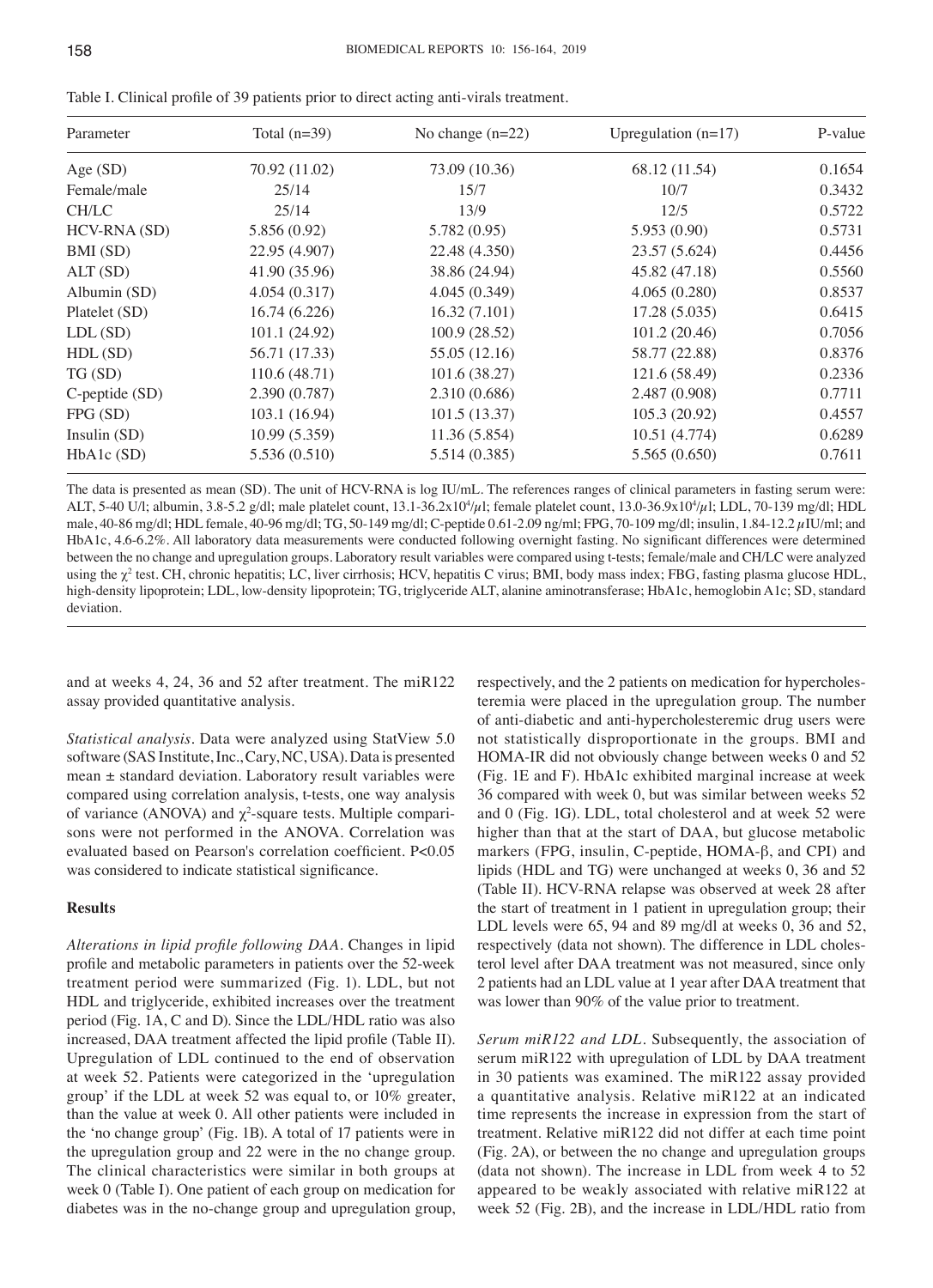

Figure 1. Changes in serum lipids from the start of DAA treatment to 52 weeks after treatment. DAA treatment was terminated after 24 weeks. LDL measurements at weeks 28, 36 and 52 were at weeks 4, 12, and 24 after the end of treatment, respectively. The y-axis is the mean LDL (A and B), HDL (C) and TG (D) concentration (mg/dl), and the x-axis is the time after the start of treatment. Error bars represent the standard deviation. Differences between time points (0) and other time points) were evaluated by a paired t-test, and difference among 0, 36 and 52 was evaluated by analysis of variance and P<0.05 were considered statistically significant. (A) Trend of LDL concentration in all patients. LDL at the start of treatment (week 0) was significantly lower than that at the other time points (week 4-52) (week 4, P=0.0011, week 8, P=0.0032; week 12, P=0.0027; week 16, P=0.0095; week 20, P=0.0037; week 24, P=0.0027 and weeks 28-52, P<0.0001). LDL at weeks 4, 8, 12, 16, 20 and 24 after treatment was significantly lower than LDL after the end of treatment (weeks 28, 36 and 52; week 4 vs. 28, P=0.0004; week 4 vs. 36‑52, P<0.0001; week 8 vs. 28, P=0.0007; week 8 vs. 36‑53, P<0.0001; week 12 vs. 28, P=0.0006, week 12 vs. week 36‑53, P=0.0001; week 16 vs. week 28, P<0.0001; week 16 vs. week 36, P=0.0001; week 16 vs. week 52, P=0.0004; week 20 vs. 28–36; P<0.0001; week 20 vs. week 52, P=0.0008; week 24 vs. 28-36, P<0.0001; week 24 vs. 52, P=0.0002). LDL at week 36 after treatment was higher than LDL at week 52 (P=0.0464). (B) Trends of LDL concentration in the 'no change' and 'upregulation' groups. In the upregulation group: LDL at week 0 was lower than that at all other time points (weeks 4, 8, 16, 28, 36 and 52, P<0.0001; week 12, P=0.0003; week 20 and 24, P=0.0002); LDL at week 4 was lower than that at weeks 28 (P=0.0454) and 52 (P=0.0373); and LDL at weeks 8, 12, 16, 20 and 24 was lower than that after the end of treatment (weeks 28, 36, and 52; week 8 vs. 28, P=0.0291, week 8 vs. 36, P=0.0149; week 8 vs. 52, P=0.0134, week 12 vs. 28, P=0.0291, week 12 vs. 36, P=0.0149; week 12 vs. 52, P=0.0061, week 16 vs. 28, P=0.0212; week 16 vs. 36, P=0.0162; week 16 vs. 52, P=0.0170, week 20 vs. 28, P=0.0010, week 20 vs. 36, P=0.0396; week 20 vs. 52, P=0.0338; week 24 vs. 28, P=0.0013; week 24 vs. 36, P=0.0111, week 24 vs. 52, P=0.0308). In the no change group: LDL at week 0 was lower than that at weeks 28–52 (week 28, P=0.0067; week 36, P=0.0001 and week 52, P<0.0001); LDL at weeks 4‑24 was lower than that at weeks 28, 36 and 52 (week 4 vs. 28, P=0.0030, week 4 vs. 36, P=0.0002, week 4 vs. 52, P<0.0001; week 8 vs. 24, P=0.0117, week 8 vs. 36, P=0.0002, week 8 vs. 52, P<0.0001, week 12 vs. 28, P=0.0006; week 12 vs. 36, P=0.0016; week 12 vs. 52, P=0.0018; week 16 vs. 28, P=0.0005; week 16 vs. 36, P=0.0019, week 16 vs. 52, P=0.0065; week 20 vs. 28, P=0.0033, week 20 vs. 36, P=0.0006; week 20 vs. 52, P=0.0132; week 24 vs. 28, P=0.0018; week 24 vs. 36, P=0.0012; week 24 vs. 52; P=0.0031); and LDL at week 36 was lower than that at week 52 (P=0.0279). (C) Trends of HDL concentration in all patients. No significant differences were identified at any time points. (D) Trends of TG concentration in all patients. No significant differences were identified at any time points. (E) BMI and (F) HOMA-IR were compared at weeks 0 and 52. No significant differences were identified at any time points. (G) Hemoglobin A1c was compared at weeks 0, 36 and 52. No significant differences were identified at any time points. DAA, direct acting anti-virals; HDL, high-density lipoprotein; LDL, low-density lipoprotein; TG, triglyceride; BMI, body mass index; HOMA-IR, homeostasis model assessment of insulin resistance; HbA1c, hemoglobin A1c.

weeks 0 and 4 to week 52 was also associated with relative miR122 at week 52, which was indicated to be significant for LDL/HDL increase between weeks 4 and 52 (Fig. 2C and D, and Table III). Relative miR122 at week 52 was not associated with increased HDL, TG or total cholesterol (Table III).

Finally, the variation of serum PCSK9 in 30 patients was measured from the start of DAA treatment to 52 weeks thereafter (Fig. 3). The lower detection limit of PCSK9‑A was 32 ng/ml, and therefore concentrations under the detection limit were considered as 32 ng/ml. The most noticeable feature was the variation of PCSK9 at week 4. At week 4, PCSK9‑A was lower than that at any other period (Fig. 3A), and PCSK9‑I was the highest (Fig. 3C). In 10 patients, PCSK9-A at week 4 was below the lower detection limit. PCSK9-A at week 52 was higher than that during the treatment period (Fig. 3A), but PCSK9‑I at week 52 did not markedly differ from the other time points, with the exception of the level at week 4 (Fig. 3C). At the start of treatment, PCSK9‑A was higher in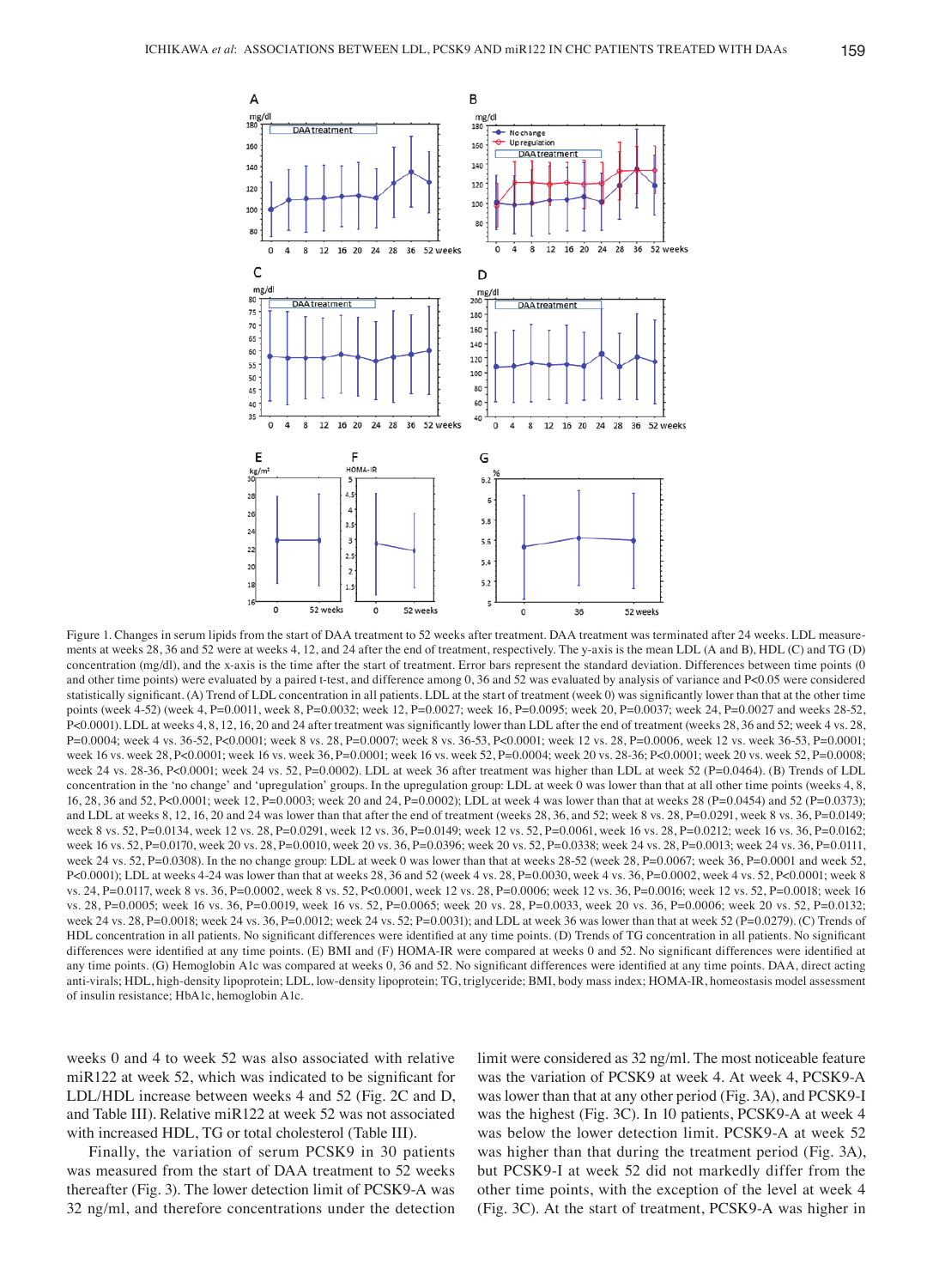| Marker                            | Week $0(SD)$    | Week $36(SD)$  | Week $52(SD)$   | P-value  |
|-----------------------------------|-----------------|----------------|-----------------|----------|
| $BMI$ (kg/m/m)                    | 22.95 (4.907)   | NT             | 22.9(5.221)     | 0.9765   |
| Insulin $(\mu$ IU/ml)             | 10.99(5.359)    | NT             | 10.1(3.941)     | 0.2038   |
| $C$ -peptide $(ng/ml)$            | 2.39(0.787)     | NT             | 2.197(0.745)    | 0.4162   |
| $FPG$ (mg/dl)                     | 103.12 (16.930) | NT             | 104.82 (14.832) | 0.2803   |
| <b>HOMA-IR</b>                    | 2.87(1.659)     | NT             | 2.658(1.215)    | 0.2704   |
| $HOMA-\beta$                      | 106.6 (53.340)  | NT             | 93.08 (53.350)  | 0.0501   |
| <b>CPI</b>                        | 2.316(0.835)    | NT             | 2.094(0.708)    | 0,2987   |
| HbAlc $(\%)$                      | 5.536 (0.510)   | 5.624(0.463)   | 5.597 (0.468)   | 0.1664   |
| $TC \left( \frac{mg}{dl} \right)$ | 178.8 (33.811)  | 216.9 (42.673) | 208.1 (34.780)  | < 0.0001 |
| $LDL$ (mg/dl)                     | 101.1 (24.912)  | 129.3 (35.253) | 126.1 (27.781)  | < 0.0001 |
| $HDL$ (mg/dl)                     | 56.71 (17.623)  | 58.89 (15.170) | 59.89 (17.331)  | 0.3466   |
| Triglyceride (mg/dl)              | 110.5(48.710)   | 114.1 (56.672) | 119.0 (57.651)  | 0.3625   |
| <b>TG/HDL</b>                     | 2.279 (1.578)   | 2.192(1.422)   | 2.344(1.736)    | 0.7965   |
| LDL/HDL                           | 1.934(0.723)    | 2.375 (0.967)  | 2.305(0.911)    | 0.1150   |

Table II. Changes in metabolic markers from the beginning of direct acting anti-virals treatment (week 0), to 12 weeks after the end of treatment (week 36) and 26 weeks after the end of treatment (week 52).

The data described the mean (SD). All metabolic markers were evaluated following overnight fasting. Measurement techniques for total cholesterol, HOMA‑IR, HOMA‑β and CPI are described in the methods. Laboratory result variables were compared using Student's‑test (BMI, insulin, C-peptide, FPG, HOMA-IR, HOMA-β and CPI) and one-way ANOVA (HbA1c, total cholesterol, LDL, HDL, triglyceride TG/HDL and LDL/HDL). P-values presented are the overall P-values; multiple comparisons were not performed in the ANOVA. BMI, body mass index; CPI, C-peptide index; FBG, fasting plasma glucose; HbA1c, hemoglobin A1c; TG, triglyceride; TC, total cholesterol; HDL, high-density lipoprotein; LDL, low‑density lipoprotein; HOMA‑IR, homeostasis model assessment of insulin resistance; HOMA‑β, homeostasis model assessment of insulin secretion; ANOVA, analysis of variance; NT, not tested; SD, standard devation.

Table III. Association between relative microRNA122 at week 52 and increased lipids.

| Increase rate of PCSK9-A | R        | P-value |
|--------------------------|----------|---------|
| Week 4-52                |          |         |
| LDL                      | 0.339    | 0.0723  |
| HDL                      | $-0.208$ | 0.2243  |
| <b>TG</b>                | $-0.091$ | 0.7817  |
| TC                       | 0.172    | 0.4325  |
| LDL/HDL                  | 0.547    | 0.0021  |
| Week $0-52$              |          |         |
| LDL                      | 0.082    | 0.7521  |
| HDL                      | $-0.267$ | 0.3321  |
| <b>TG</b>                | 0.284    | 0.3081  |
| TC.                      | 0.026    | 0.7568  |
| LDL/HDL                  | 0.325    | 0.0923  |
|                          |          |         |

Correlation was evaluated by Pearson's correlation coefficient (R). HDL, high-density lipoprotein; LDL, low-density lipoprotein; TG, triglycerides; TC, total cholesterol.

the upregulation group than that in the no change group, and at week 36, PCSK9‑A was moderately higher in the upregulation group than that in the no change group (Fig. 3B). Meanwhile, PCSK9‑I at each time point did not differ between the groups (Fig. 3D). An association between PCSK9‑A and lipids over weeks 0 and 52 was not detected (Table IV).



Figure 2. Relative serum miR122 is marginally associated with an increase in LDL. The serum miR122 in 30 of the 39 patients was examined at weeks 0, 4, 24, 36 and 52. (A) Relative miR122 at each point fluctuated during the observation period but the differences were not significant. (B) Relative miR122 at week 52 had a positive but non‑significant correlation with increased LDL at weeks 4-52. Rate of increase (y-axis) was calculated by the following ratio: LDL at week 52/LDL at week 4. (C and D) Relative miR122 at week 52 had some positive correlation with an increase in LDL/HDL (LH) rate at weeks (C) 0-52 and (D) 4-52. LH rate was calculated by the following ratio: LDL/HDL at the indicated time. miR122, microRNA122; LDL, low‑density lipoprotein; HDL, high-density lipoprotein; DAA, direct acting anti-virals.

Relative miR122 was positively correlated with an increase of PCSK9‑A over several time frames (Table V). Relative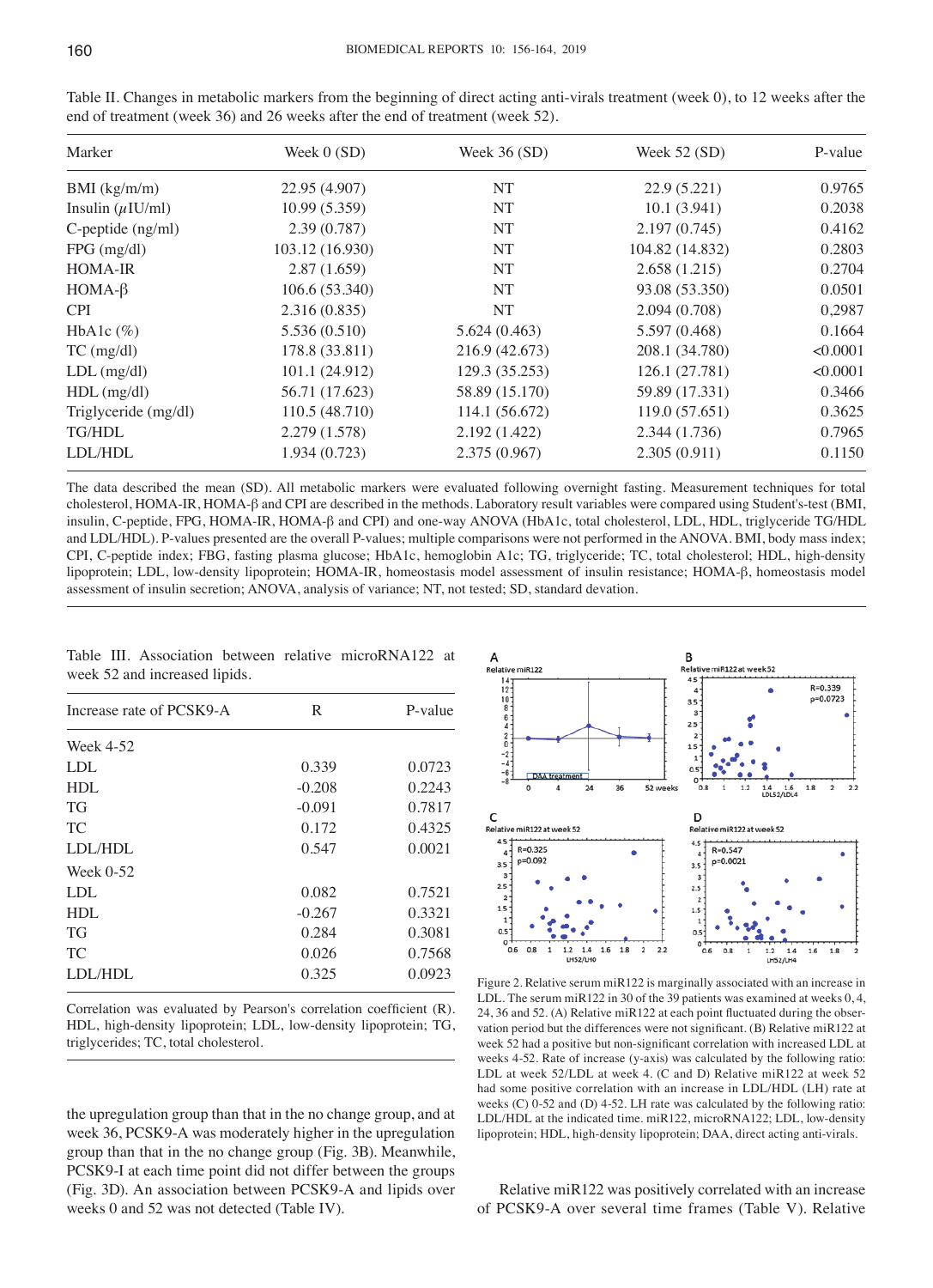

Figure 3. Serum PCSK9 is associated with upregulation of LDL at 52 weeks after treatment. Serum PCSK9 was examined in 30 of 39 patients at 0, 4, 24, 36 and 52 weeks. The y‑axis is the mean PCSK9 concentration (ng/ml), and the x‑axis is the time after the start of treatment. Error bars represent the standard deviation. (A and B) The trends of PCSK9‑A; (C and D) the trends of PCSK9‑I. (A) Compared with other time points, PCSK9‑A at week 4 was significantly lower (week 0, P=0.0492; week 24, P=0.046; week 36, P=0.046 and week 52, P=0.0111). PCSK9-A at week 52 was higher than that at weeks 0 (P=0.0184), 4 (P=0.0009) and 24 (P=0.0038); these differences were also statistically significant. (B) In the upregulation group, PCSK9-A at week 4 was lower than that at week 0 (P=0.0725), week 36 (P=0.046), and week 52 (P=0.0111); additionally, PCSK9-A at week 24 was lower than that at weeks 36 (P=0.0488) and 52 (P=0.0457). In the no change group, PCSK9-A at week 52 was higher than that at weeks 0 (P=0.0725), 4 (P=0.0399) and 24 (P=0.0457). PCSK9‑A at week 0 in the upregulation group was higher than that in the no change group (# P=0.0413), and PCSK9‑A at week 36 in the upregulation group was higher than that in the no change group  $(^{#}P=0.0697)$ . (C) PCSK9‑I at week 4 was higher than that at weeks 0 (P=0.0055), 24  $(P=0.0073)$  and 36 (P=0.0099); these values were statistically significant. (D) In the upregulation group, PCSK9‑I at week 4 was higher than that at weeks 0 (P=0.09), 24 (P=0.0568) and 52 (P=0.0962). In the no change group, PCSK9‑I at week 4 was higher than that at weeks 0 (P=0.0159), 24 (P=0.0557), 36 (P=0.031) and 52 (P=0.0962). At each time point, PCSK9‑I was not significantly altered between the no change and upregulation groups. PCSK9‑A/I, protein convertase subtilisin/kexin 9‑active/inactive; LDL, low-density lipoprotein. DAA, direct acting anti-virals.

miR122 at week 4 was associated with an increase in PCSK9‑A over 0‑36 and 0‑52 weeks from the start of treatment (R=0.426,  $P=0.0112$  and  $R=0.544$ ,  $P=0.0025$ , respectively). Relative miR122 at week 52 was also positively correlated with an increase in PCSK9-A from week 0 to 4 (R=0.396, P=0.04).

# **Discussion**

In the present study, LDL in patients with HCV1b was elevated by DAA treatment from 4 weeks after the start of treatment to 6 months after the end of treatment. Body weight, HDL, TG and insulin resistance were not altered during the 1‑year period including DAA treatment. HCV modulates cellular lipid metabolism to enhance self‑replication (4). HCV infection has also been associated with reduced serum cholesterol and β‑lipoprotein levels; upon successful antiviral IFN treatment, cholesterol and β‑lipoprotein levels were restored to normal, which suggested that HCV gene expression was responsible for the alteration (24). DAA treatment, but not IFN-based treatment, may also cause elevation of LDL in HCV1b‑cleared patients (9,10). A previous study (7) reported that HCV Table IV. Association between PCSK9 and lipids.

|                                       | R        | P-value |
|---------------------------------------|----------|---------|
| PCSK9-A at week 0                     |          |         |
| <b>LDL</b>                            | $-0.045$ | 0.8193  |
| HDL                                   | $-0.045$ | 0.6117  |
| <b>TG</b>                             | $-0.091$ | 0.4769  |
| LDL/HDL                               | 0.003    | 0.9873  |
| PCSK9-A at week 52                    |          |         |
| LDL                                   | 0.167    | 0.6724  |
| HDL                                   | 0.021    | 0.6694  |
| <b>TG</b>                             | 0.082    | 0.5480  |
| LDL/HDL                               | 0.110    | 0.5817  |
| PCSK9-A increase rate over weeks 0-52 |          |         |
| LDL                                   | $-0.210$ | 0.1367  |
| HDL                                   | $-0.308$ | 0.1145  |
| <b>TG</b>                             | 0.130    | 0.3332  |
| LDL/HDL                               | 0.115    | 0.4553  |

Correlation was evaluated by Pearson's correlation coefficient (R). HDL, high-density lipoprotein; LDL, low-density lipoprotein; TG, triglycerides; PCSK9‑A, protein convertase subtilisin/kexin 9‑active.

Table V. Association between relative miR122 and PCSK9‑A levels.

| Increase rate of<br>PCSK9-A | Relative miR122 | R      | P-value |
|-----------------------------|-----------------|--------|---------|
| From week 0 to 52           | 4               | 0.476  | 0.0112  |
| 24                          | 0.239           | 0.2327 |         |
| 36                          | 0.216           | 0.2827 |         |
| 52                          | 0.126           | 0.5362 |         |
| From week 0 to 36           | 4               | 0.544  | 0.0028  |
| 24                          | 0.304           | 0.1243 |         |
| 36                          | 0.244           | 0.2242 |         |
| 52                          | 0.156           | 0.4421 |         |
| From week 0 to 24           | 4               | 0.348  | 0.0751  |
| 24                          | 0.355           | 0.0693 |         |
| 36                          | 0.244           | 0.2217 |         |
| 52                          | 0.036           | 0.8584 |         |
| From week 0 to 4            | 4               | 0.159  | 0.4333  |
| 24                          | $-0.151$        | 0.4561 |         |
| 36                          | 0.213           | 0.2895 |         |
| 52                          | 0.396           | 0.0400 |         |
|                             |                 |        |         |

Correlation was evaluated by Pearson's correlation coefficient. miR122, microRNA122; PCSK9‑A, protein convertase subtilisin/kexin 9‑active.

genotype 1 patients with SVR receiving IFN‑based treatment had elevated levels of TG, TC and LDL, but stable levels of FPG, insulin and HOMA‑IR. In particular, HCV genotype 1 patients with SVR and no insulin resistance developed elevated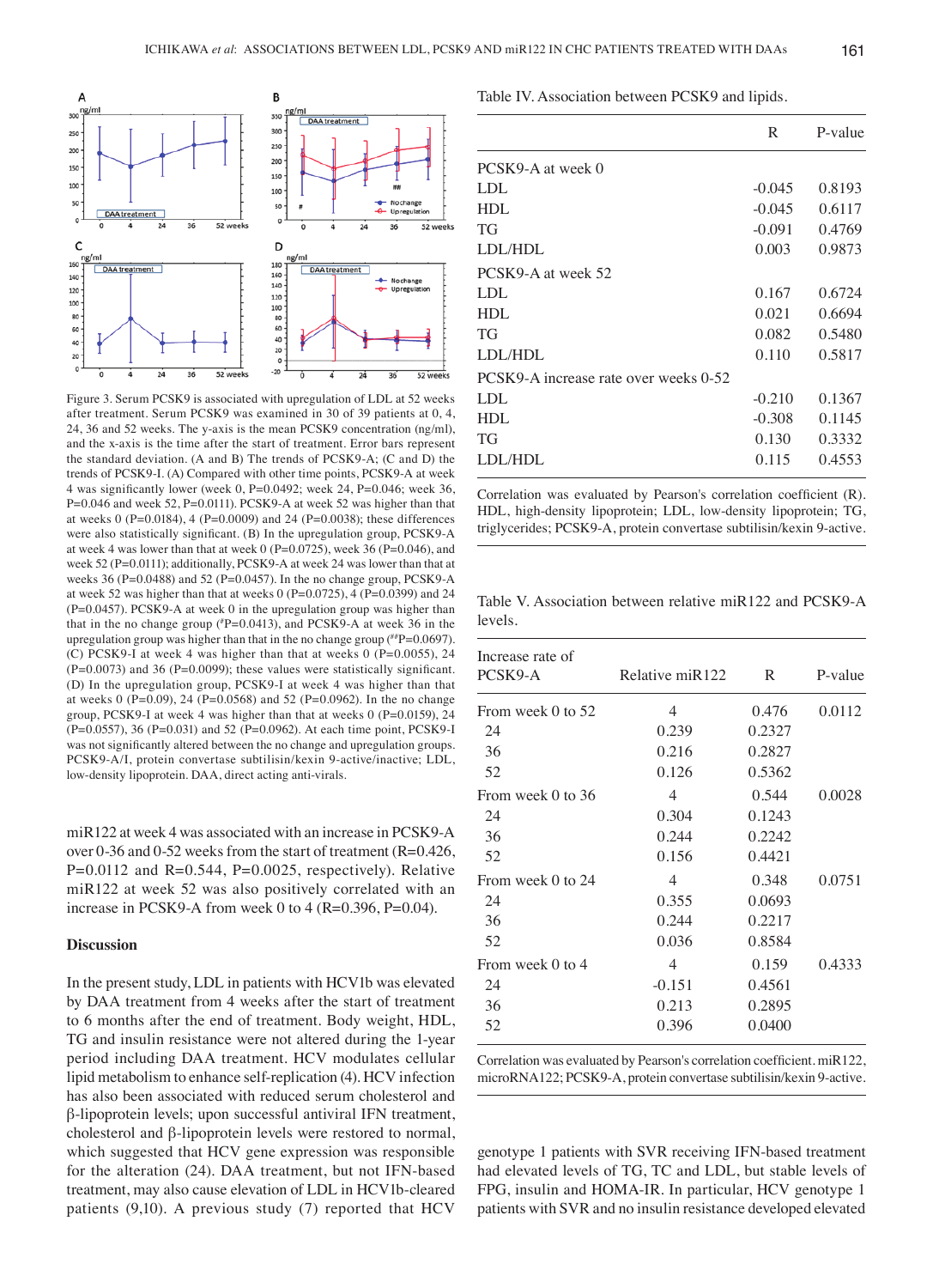TG and insulin resistance (7). In future, variations in the lipid profile caused by IFN and DAA treatment should be evaluated over long term follow‑up periods.

Several mechanisms associated with elevated LDL and HCV clearance have been reported. HCV suppression during sofosbuvir/ribavirin restored distal sterol metabolism, which indicated viral interference with *de novo* lipogenesis or selective retention by hepatocytes (8). The authors also observed an increase in lanosterol sterol metabolite level in HCV genotype 3 infection, but not genotype 2 infection, at 12 weeks after the start of treatment, which further supported genotype‑specific regulation (8). In another study, clearance of HCV using an IFN‑free antiviral regimen resulted in rapid changes in peripheral and intrahepatic metabolic pathways, which implicated a direct effect of HCV replication on lipid homeostasis (9). Hashimoto *et al* (10) reported that the increased rate of LDL during the early period of sofosbuvir/ledipasvir treatment was associated with a decrease in HCV core protein. Collectively these reports have indicated that HCV inhibits production of cholesterol, and that clearance of HCV may contribute to cholesterol re‑production. It may be speculated that the elevation in LDL following DAA treatment in the present cohort may also have been caused by the clearance of HCV. To examine the mechanism of this, miR122 and PCSK9 were detected in serum.

Alterations in miR122 have been established to affect important regulatory enzymes involved cholesterol biosynthesis (3‑hydroxy‑3‑methylglutaryl‑CoA reductase), very‑LDL secretion (microsomal triglyceride transfer protein) and fatty acid synthesis (sterol regulatory element-binding transcription factor 1, fatty acid synthase, acetyl-CoA-carboxylase 1 and 2 and stearoyl‑CoA desaturase). As none of these enzymes are believed to be direct targets of miR122, the mechanism by which it affects lipid metabolism remain unknown (25). Antagonism of miR122 in chimpanzees by miravirsen (SPC3649) led to markedly lowered serum cholesterol in the high-dose group (26). Our previous report (27) revealed that high expression of miR122 in liver at the start of interferon treatment was associated SVR. Previous multivariate analysis has indicated that miR122 is an independent predictor of SVR (26). miR122 protects the 5' terminal viral sequences from nucleolytic degradation or from inducing an innate response to the RNA terminus (28), and also acts in an unconventional fashion to stabilize HCV‑RNA and slow its decay: an expansion of the usual repertoire of mechanisms by which miRNAs modulate gene expression (29). In one study, IFN- $β$  treatment for 30 min led to a significant reduction in the expression of liver-specific miR122 in HCV non-infected HuH-7 cells (30); by contrast, treatment with polyethylene glycolylated IFN- $\alpha$  for 4 h in HCV infected patients did not lead to a reduction in the expression of miR122 in liver biopsy samples (31). Our group previously reported on a significant positive correlation between the serum and hepatic levels of miR122 (13). The current study did not determine any significant differences in relative serum miR122 at each time period; however increased LDL and relative miR122 levels were somewhat correlated. To our knowledge, it has not been confirmed whether DAA treatments induce variations in serum miR122 in SVR patients. Since antagonism of miR122 can induce the suppression of HCV replication and cholesterol synthesis (26), it may be speculated that upregulation of miR122 in hepatocytes strengthens lipogenesis and thus elevates levels of LDL in serum. However, the mechanism by which HCV clearance increases miR122 is unknown.

Circulating mature PCSK9 (PCSK9‑A) has the ability to degrade cell‑surface LDLR, which regulates the levels of circulating LDL, while furin‑cleaved PCSK9 (PCSK9‑I) is the inactive form (32). Here, DAA treatment decreased PCSK9‑A at week 4, while causing an increase in PCSK9‑I. At the start of treatment, PCSK9‑A in the LDL upregulation group was higher than that in the no change group. Acute clearance of HCV infection in the liver (at week 4) has been reported to induce an increase in cholesterol synthesis, and PCSK9‑A was downregulated to reduce LDL (33). However, it may be speculated that continuous elevated LDL (24, 26 and 52 weeks after the start of DAA) induced recovery of PCSK9‑A. HCV downregulates PCSK9 at the protein level (16); therefore, PCSK9‑A may be returned to normal levels by HCV clearance. Since patients in the LDL upregulation group had a higher level of PCSK9‑A at the start of DAA, it is likely that at 36 weeks later, downregulated LDLR levels led to increased levels of LDL. Increased PCSK9 levels are associated with metabolic disease (34), atherosclerosis (35) and hepatic steatosis (36). However, there appeared to be a lack of reports on the relationship between miR122 and PCSK9. In the current study, relative miR122 at week 4 was associated with an increase in PCSK9‑A at 0 to 36 weeks and 0 weeks to the end point. Interestingly, changes in miR122 occurred prior to changes in PCSK9‑A; future exploration of the associated mechanism in hepatocytes would be of significance. Additionally, LDLRs are the most effective components for LDL metabolism along with PCSK9‑A (32,33). However, LDLR levels were not evaluated in the current study. In future studies, LDLR expression should be investigated for the evaluation of mechanisms resulting in the elevation of LDL following DAA treatment.

In conclusion, DAA treatment for HCV resulted in elevated LDL levels, but no changes in HDL, TG, insulin resistance or body weight. Relative miR122 and PCSK9‑A in serum appeared to have some association with the upregulation of LDL. Since both miR122 and PCSK9 had association with cholesterol mechanism and HCV replication, it was speculated that clearance of HCV influenced the increase in LDL through variations in miR122 and PCSK9‑A. Increased LDL/HDL ratio (37) and PCSK9 (35) are established risk factors for atherosclerosis. A previous report revealed that there are lower levels of LDL‑cholesterol and a reduced intima‑media thickness (IMT) in HCV patients in comparison with a healthy population (38). Thus, following SVR, it is possible that elevated LDL‑cholesterol may increase the IMT. Additionally, the known atherosclerotic markers of hepatic steatosis (39), IMT (38,40) and small‑dense LDL (40) in patients with SVR should also be evaluated in the future.

#### **Acknowledgements**

Not applicable.

# **Funding**

No funding was received.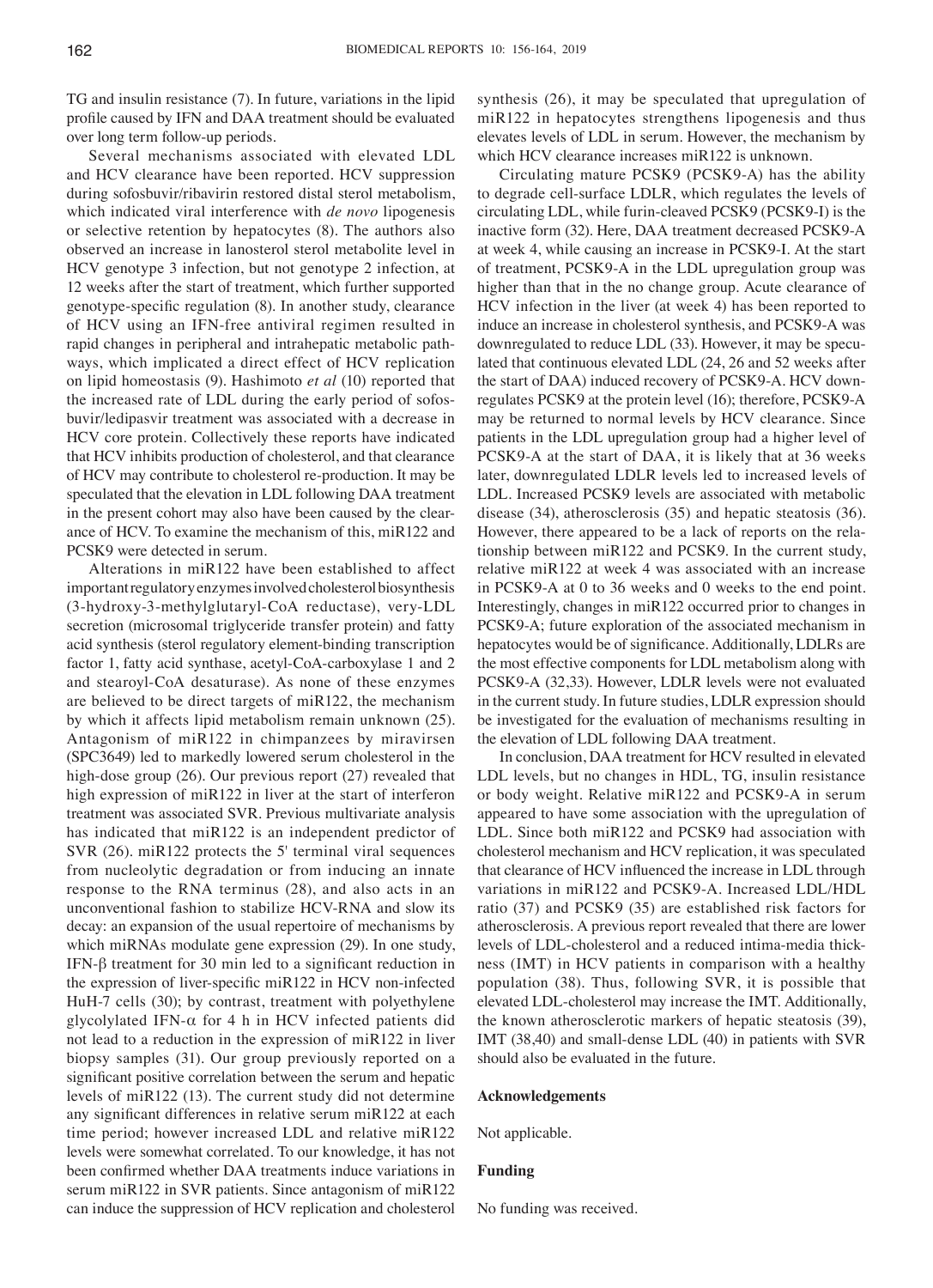## **Aavailability of data and materials**

The datasets used and/or analysed during the current study are available from the corresponding author on reasonable request.

## **Authors' contributions**

TI wrote the paper, analyzed the data, and designed the study. NT, HM, SM, JN and YT made substantial contributions to the acquisition of data. YM, HA, TH, HY, RU, NH, SN, HT, SS and KN made substantial contributions to interpreting the data.

#### **Ethics approval and consent to participate**

Informed consent was obtained from each patient included in the study approval of the study by the Human Research Ethics Committee of Nagasaki Harbor Medical Center (approval no. NIRB 1609002).

#### **Patient consent for publication**

Not applicable.

# **Competing interests**

The authors declare that they have no competing interests.

#### **References**

- 1. Negro F: Abnormalities of lipid metabolism in hepatitis C virus infection. Gut 59: 1279‑1287, 2010.
- 2. Cacoub P, Comarmond C, Domont F, Savey L, Desbois AC and Saadoun D: Extrahepatic manifestations of chronic hepatitis C virus infection. Ther Adv Infect Dis 3: 3‑14, 2016.
- 3. Ferri C, Sebastiani M, Giuggioli D, Colaci M, Fallahi P, Piluso A, Antonelli A and Zignego AL: Hepatitis C virus syndrome: A constellation of organ- and non-organ specific autoimmune disorders, B‑cell non‑Hodgkin's lymphoma, and cancer. World J Hepatol 7: 327‑343, 2015.
- 4. Syed GH, Amako Y and Siddiqui A: Hepatitis C virus hijacks host lipid metabolism. Trends Endocrinol Metab 21: 33‑40, 2010.
- 5. Chayama K, Takahashi S, Toyota J, Karino Y, Ikeda K, Ishikawa H, Watanabe H, McPhee F, Hughes E and Kumada H: Dual therapy with the nonstructural protein 5A inhibitor, daclatasvir, and the nonstructural protein 3 protease inhibitor, asunaprevir, in hepatitis C virus genotype 1b‑infected null responders. Hepatology 55: 742‑748, 2012.
- 6. Wang HL, Lu  $\hat{X}$ , Yang X and Xu N: Effectiveness and safety of daclatasvir plus asunaprevir for hepatitis C virus genotype 1b: Systematic review and meta‑analysis. J Gastroenterol Hepatol 32: 45‑52, 2017.
- 7. Chang ML, Tsou YK, Hu TH, Lin CH, Lin WR, Sung CM, Chen TH, Cheng ML, Chang KC, Chiu C, *et al*: Distinct patterns of the lipid alterations between genotype 1 and 2 chronic hepatitis C patients after viral clearance. PLoS One 9: e104783, 2014.
- 8. Younossi ZM, Stepanova M, Estep M, Negro F, Clark PJ, Hunt S, Song Q, Paulson M, Stamm LM, Brainard DM, *et al:* Dysregulation of distal cholesterol biosynthesis in association with relapse and advanced disease in CHC genotype 2 and 3 treated with sofosbuvir and ribavirin. J Hepatol 64: 29‑36, 2016.
- 9. Meissner EG, Lee YJ, Osinusi A, Sims Z, Qin J, Sturdevant D, McHutchison J, Subramanian M, Sampson M, Naggie S, *et al*: Effect of sofosbuvir and ribavirin treatment on peripheral and hepatic lipid metabolism in chronic hepatitis C virus, enotype 1-infected patients. Hepatology 61: 790-801, 2015.
- 10. Hashimoto S, Yatsuhashi H, Abiru S, Yamasaki K, Komori A, Nagaoka S, Saeki A, Uchida S, Bekki S, Kugiyama Y, *et al*: Rapid increase in serum low‑density lipoprotein cholesterol concentration during hepatitis C interferon‑free treatment. PLoS One 11: e0163644, 2016.
- 11. Janssen HL, Reesink HW, Lawitz EJ, Zeuzem S, Rodriguez‑Torres M, Patel K, van der Meer AJ, Patick AK, Chen A, Zhou Y, *et al*: Treatment of HCV infection by targeting microRNA. N Engl J Med 368: 1685‑1694, 2013.
- 12. Esau C, Davis S, Murray SF, Yu XX, Pandey SK, Pear M, Watts L, Booten SL, Graham M, McKay R, *et al*: miR‑122 regulation of lipid metabolism revealed by in vivo antisense targeting. Cell Metab 3: 87‑98, 2006.
- 13. Miyaaki H, Ichikawa T, Kamo Y, Taura N, Honda T, Shibata H, Milazzo M, Fornari F, Gramantieri L, Bolondi L and Nakao K: Significance of serum and hepatic microRNA‑122 levels in patients with non‑alcoholic fatty liver disease. Liver Int 34: e302‑e307, 2013.
- 14. Cunningham D, Danley DE, Geoghegan KF, Griffor MC, Hawkins JL, Subashi TA, Varghese AH, Ammirati MJ, Culp JS, Hoth LR, *et al*: Structural and biophysical studies of PCSK9 and its mutants linked to familial hypercholesterolemia. Nat Struct Mol Biol 14: 413-419, 2007.
- 15. Labonté P, Begley S, Guévin C, Asselin MC, Nassoury N, Mayer G, Prat A and Seidah NG: PCSK9 impedes hepatitis C virus infection in vitro and modulates liver CD81 expression. Hepatology 50: 17‑24, 2009.
- 16. Syed GH, Tang H, Khan M, Hassanein T, Liu J and Siddiqui A: Hepatitis C virus stimulates low‑density lipoprotein receptor expression to facilitate viral propagation. J Virol 88: 2519–2529, 2014.
- 17. Bridge SH, Sheridan DA, Felmlee DJ, Crossey MM, Fenwick FI, Lanyon CV, Dubuc G, Seidah NG, Davignon J, Thomas HC, et al: PCSK9, apolipoprotein E and lipoviral particles in chronic hepatitis C genotype 3: evidence for genotype-specific regulation of lipoprotein metabolism. J Hepatol 62: 763‑770, 2015.
- 18. Matthews DR, Hosker JP, Rudenski AS, Naylor BA, Treacher DF and Turner RC: Homeostasis model assessment: Insulin resistance and beta‑cell function from fasting plasma glucose and insulin concentrations in man. Diabetologia 28: 412‑419, 1985.
- 19. Asano T, Kawamura M, Watanabe T, Abe M, Chin R, Miyazaki S and Hirata Y: Indices of urinary and serum C‑peptide corrected with fasting plasma glucose for decision-making of insulin therapy in type 2 diabetes-validation and comparison. J Jpn Diabetes Soc 51: 759-763, 2008.
- 20. DeLong DM, DeLong ER, Wood PD, Lippel K and Rifkind BM: A comparison of methods for the estimation of plasma low‑ and very low‑density lipoprotein cholesterol. The Lipid Research Clinics Prevalence Study. JAMA 256: 2372‑2377, 1986.
- 21. Hori M, Ishihara M, Yuasa Y, Makino H, Yanagi K, Tamanaha T, Kishimoto I, Kujiraoka T, Hattori H and Harada‑Shiba M: Removal of plasma mature and furin‑cleaved proprotein convertase subtilisin/kexin 9 by low‑density lipoprotein‑apheresis in familial hypercholesterolemia: Development and application of a new assay for PCSK9. J Clin Endocrinol Metab 100: E41-E49, 2015.
- 22. Livak KJ and Schmittgen TD: Analysis of relative gene expression data using real-time quantitative PCR and the 2(-Delta Delta C(T)) method. Methods 25: 402‑408, 2001.
- 23. Sohn W, Kim J, Kang SH, Yang SR, Cho JY, Cho HC, Shim SG and Paik YH: Serum exosomal microRNAs as novel biomarkers for hepatocellular carcinoma. Exp Mol Med 47: e184, 2015.
- 24. Negro F and Sanyal AJ: Hepatitis C virus, steatosis and lipid abnormalities: clinical and pathogenic data. Liver Int 29 (Suppl 2): 26‑37, 2009.
- 25. Rotllan N, Price N, Pati P, Goedeke L and Fernández‑HernandoC: microRNAs in lipoprotein metabolism and cardiometabolic disorders. Atherosclerosis 246: 352‑360, 2016.
- 26. Lanford RE, Hildebrandt‑Eriksen ES, Petri A, Persson R, Lindow M, Munk ME, Kauppinen S and Ørum H: Therapeutic silencing of microRNA-122 in primates with chronic hepatitis C virus infection. Science 327: 198‑201, 2010.
- 27. Kamo Y, Ichikawa T, Miyaaki H, Uchida S, Yamaguchi T, Shibata H, Honda T, Taura N, Isomoto H, Takeshima F and Nakao K: Significance of miRNA‑122 in chronic hepatitis C patients with serotype 1 on interferon therapy. Hepatol Res 45: 88‑96, 2015.
- 28. Machlin ES, Sarnow P and Sagan SM: Masking the 5' terminal nucleotides of the hepatitis C virus genome by an unconventional microRNA‑target RNA complex. Proc Natl Acad Sci U S A 108: 3193‑3198, 2011.
- 29. Shimakami T, Yamane D, Jangra RK, Kempf BJ, Spaniel C, Barton DJ and Lemon SM: Stabilization of hepatitis C virus RNA by an Ago2‑miR‑122 complex. Proc Natl Acad Sci U S A 109: 941-946, 2012.